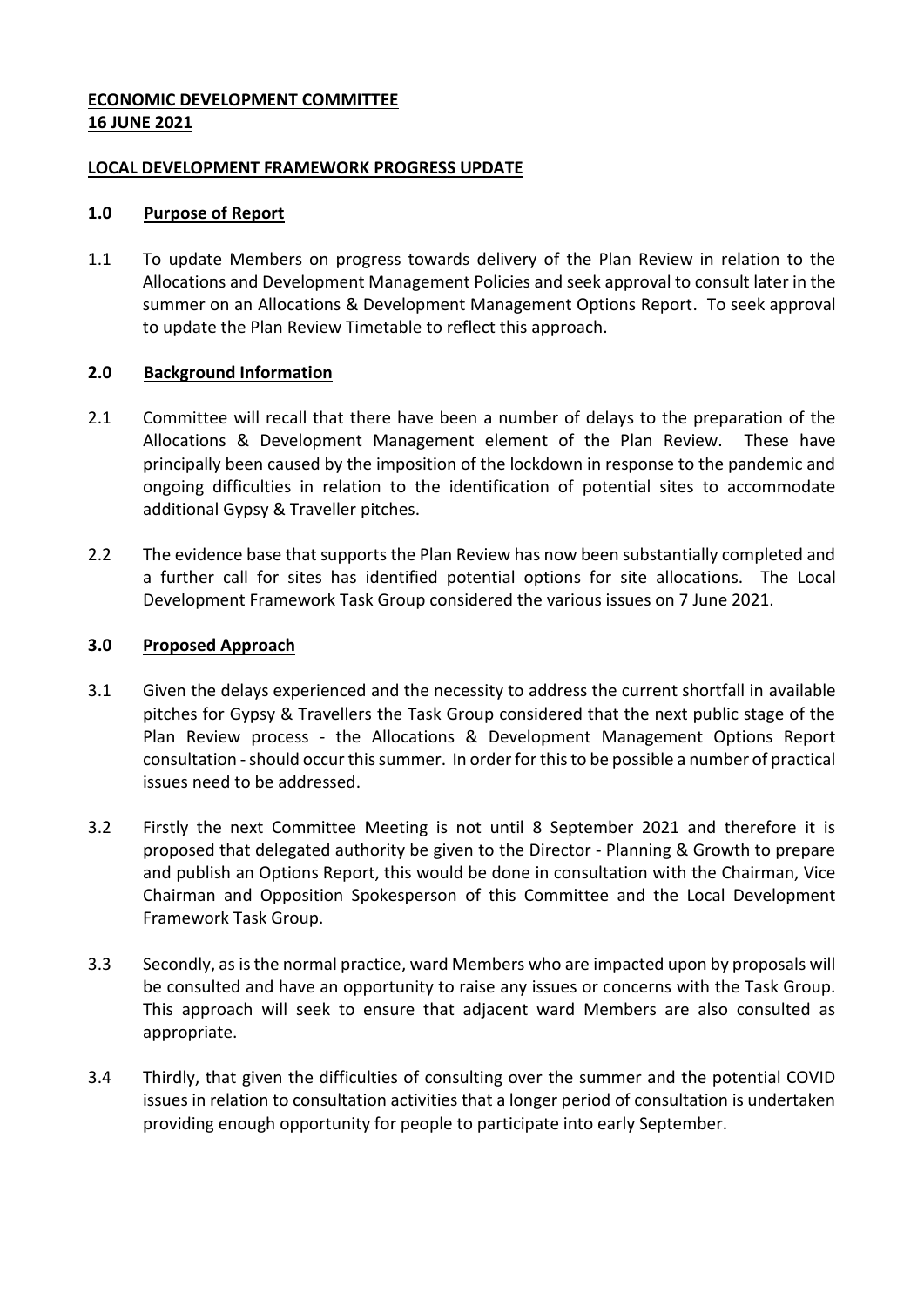## **4.0 Proposed LDF Plan Review Timetable**

4.1 The Local Development Framework Task Group at its meeting on 7 June 2021 following consideration of the proposed approach set out in Section 3 have endorsed a new proposed LDF Timetable:

| <b>Amended Allocations &amp; Development Management DPD</b>                                   |
|-----------------------------------------------------------------------------------------------|
| <b>Options Report (July/August/September 2021)</b>                                            |
| Detailed Approach to Gypsy & Traveller policy and allocations                                 |
| <b>Publication of Draft DPD</b> (and final Integrated Impact Assessment) for period of Public |
| Representation (December 2021/January2022)                                                    |
| Consideration of representations and any potential amendments                                 |
| <b>Submission of DPD to Secretary of State (March 2022)</b>                                   |
| <b>Examination</b> by Inspector                                                               |
| (June 2022)                                                                                   |
| Consultation on Main Modifications (September/October 2022)                                   |
| Receipt of Inspector's Report (December 2022)                                                 |
| <b>Adoption and Publication (February 2023)</b>                                               |

# **5.0 Equalities Implications**

5.1 An Integrated Impact Assessment is being prepared alongside the Plan Review process to ensure that the impact on groups with protected characteristics of the proposals are considered as part of the policy making process. It is clearly extremely important that housing provision in line with identified need is identified for the Gypsy & Traveller community.

#### **6.0 Digital Implications**

6.1 No digital implications identified.

#### **7.0 Financial Implications – FIN21-22/2419**

7.1 There are no direct financial implications arising from this report.

#### **8.0 Community Plan – Alignment to Objectives**

8.1 The Community Plan Objective "Accelerate the supply of new homes including associated facilities" includes a requirement to complete the Plan Review and identify sites for Gypsy & Traveller pitch provision.

#### **9.0 RECOMMENDATIONS that:**

- **a) the progress set out in the report towards producing the Allocations & Development Management Options Report be noted;**
- **b) the proposed amended timetable as set out at paragraph 4.1 be adopted and comes into force on 17 June 2021; and**